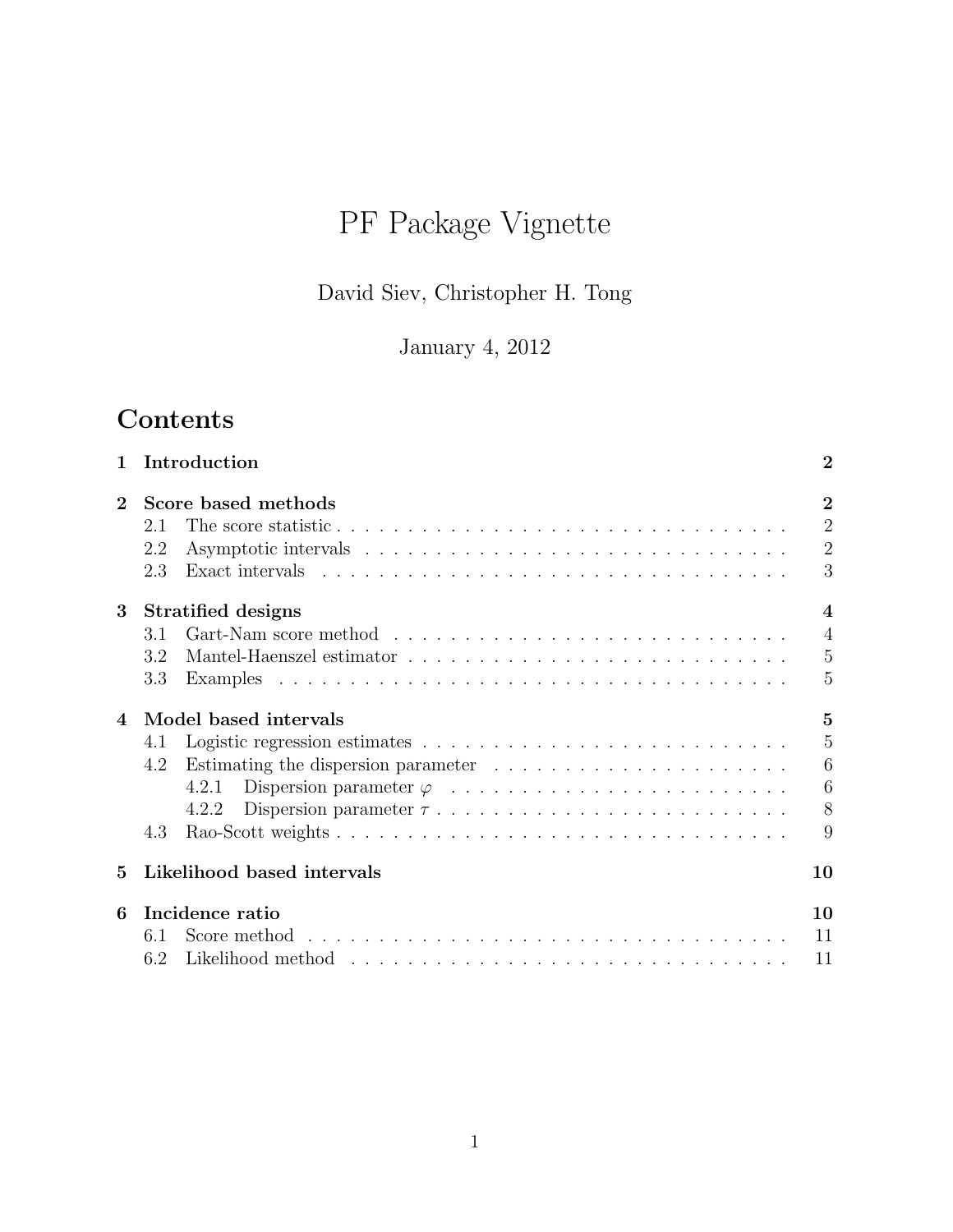#### 1 INTRODUCTION 2

### 1 Introduction

The PF package is a collection of functions related to estimating prevented fraction,  $PF =$  $1 - RR$ , where  $RR = \pi_2/\pi_1$ .

#### Technical notes

Optimization. Unless otherwise stated, optimization is by the DUD algorithm (Ralston and Jennrich 1978).

Level tested. The help files indicate the level of testing undergone by each function. In some cases that is a subjective judgement, since most of these functions were originally tested in SPlus and have been ported to R more recently.

### 2 Score based methods

#### 2.1 The score statistic

Confidence intervals for the risk ratio may be based on the score statistic (Koopman 1984; Miettinen and Nurminen 1985),

$$
\frac{\hat{\pi}_2 - \rho_0 \hat{\pi}_1}{\sqrt{(\tilde{\pi}_2(1 - \tilde{\pi}_2)/n_2) + \rho_0^2 (\tilde{\pi}_1(1 - \tilde{\pi}_1)/n_1)}}
$$

where hat indicates the MLE and tilde indicates the MLE under the restriction that  $\rho = \rho_0$ .

### 2.2 Asymptotic intervals

RRsc() estimates asymptotic confidence intervals for the risk ratio or prevented fraction based on the score statistic. Interval estimates are returned for three estimators. The score method was originally introduced by Koopman (1984). Gart and Nam's modification includes a skewness correction (Gart and Nam 1988). The method of Miettinen and Nurminen (1985) is a version made slightly more conservative than Koopman's by including a factor of  $(N-1)/N$ .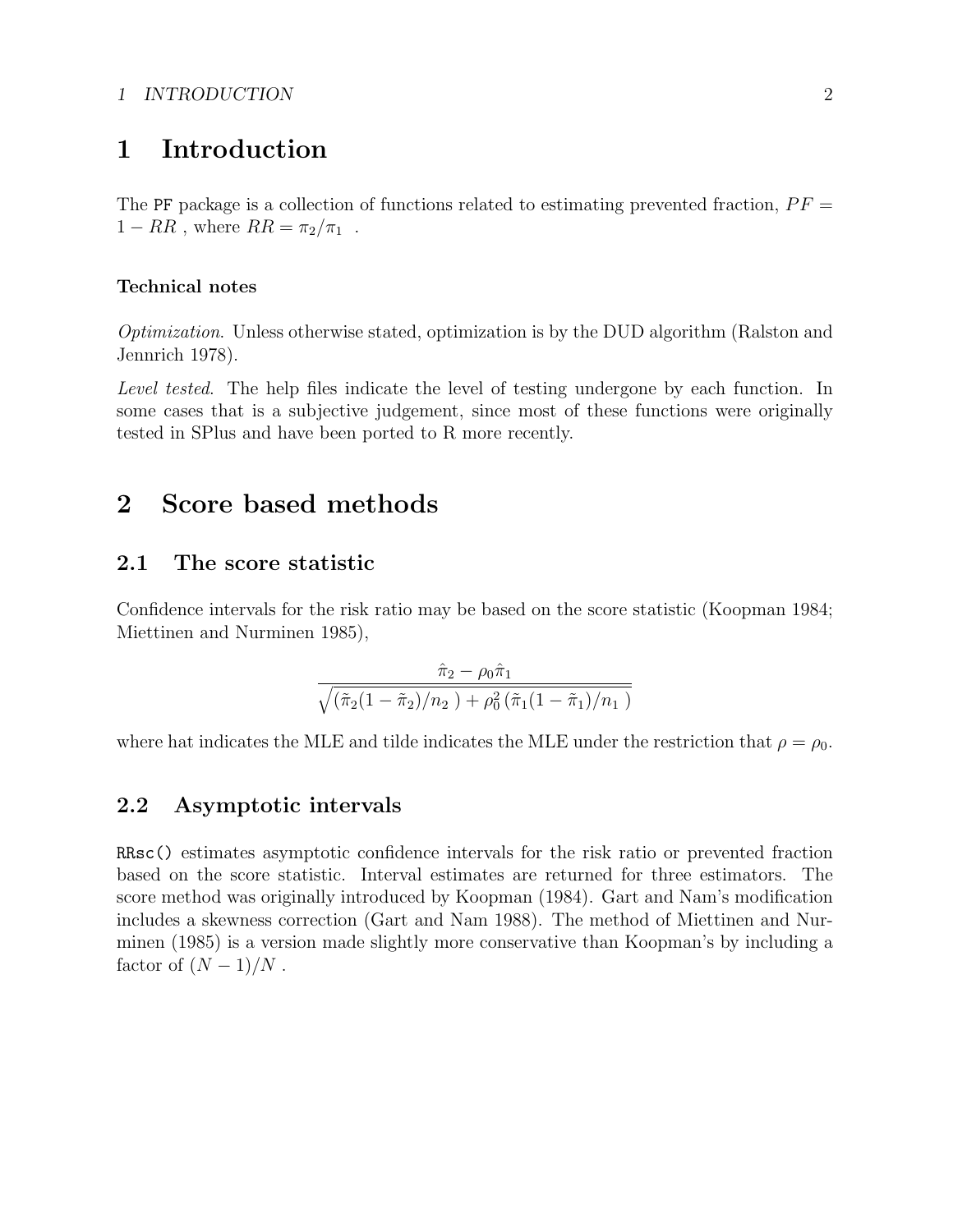> require(PF) > RRsc(c(4,24,12,28)) PF 95% interval estimates PF LL UL

MN method 0.611 0.0251 0.857 score method 0.611 0.0328 0.855 skew corr 0.611 0.0380 0.876

Starting estimates for the algorithm are obtained by the modified Katz method (log method with 0.5 added to each cell). Both forms of the Katz estimate may be retrieved from the returned object using RRsc()\$estimate.

### 2.3 Exact intervals

These methods give intervals that are 'exact' in the sense that they are based on the actual sampling distribution rather than an approximation to it. The score statistic is used to select the  $2 \times 2$  tables that would fall in the tail area, and the binomial probability is estimated over the tail area by taking the maximum over the nuisance parameter. The search over the tail area is made more efficient by the Berger-Boos correction (Berger and Boos 1994).

RRtosst() gives intervals obtained by inverting two one-sided score tests; RRotsst() gives intervals obtained by inverting one two-sided score test. RRtosst() is thus more conservative, preserving at least  $\alpha/2$  in each tail. Agresti and Min (2001) discuss the properties and relative benefits of the two approaches. The price of exactnesss is conservatism, due to the discreteness of the binomial distribution (Agresti 2001). This means that the actual coverage of the confidence interval does not exactly conform to the nominal coverage, but it will not be less than it. (See also Agresti (2003).) Both functions use a simple step search algorithm.

```
> RRotsst(c(4,24,12,28))
PF
95% interval estimates
   PF LL UL
0.6111 0.0148 0.8519
> RRtosst(c(4,24,12,28))
PF
95% interval estimates
```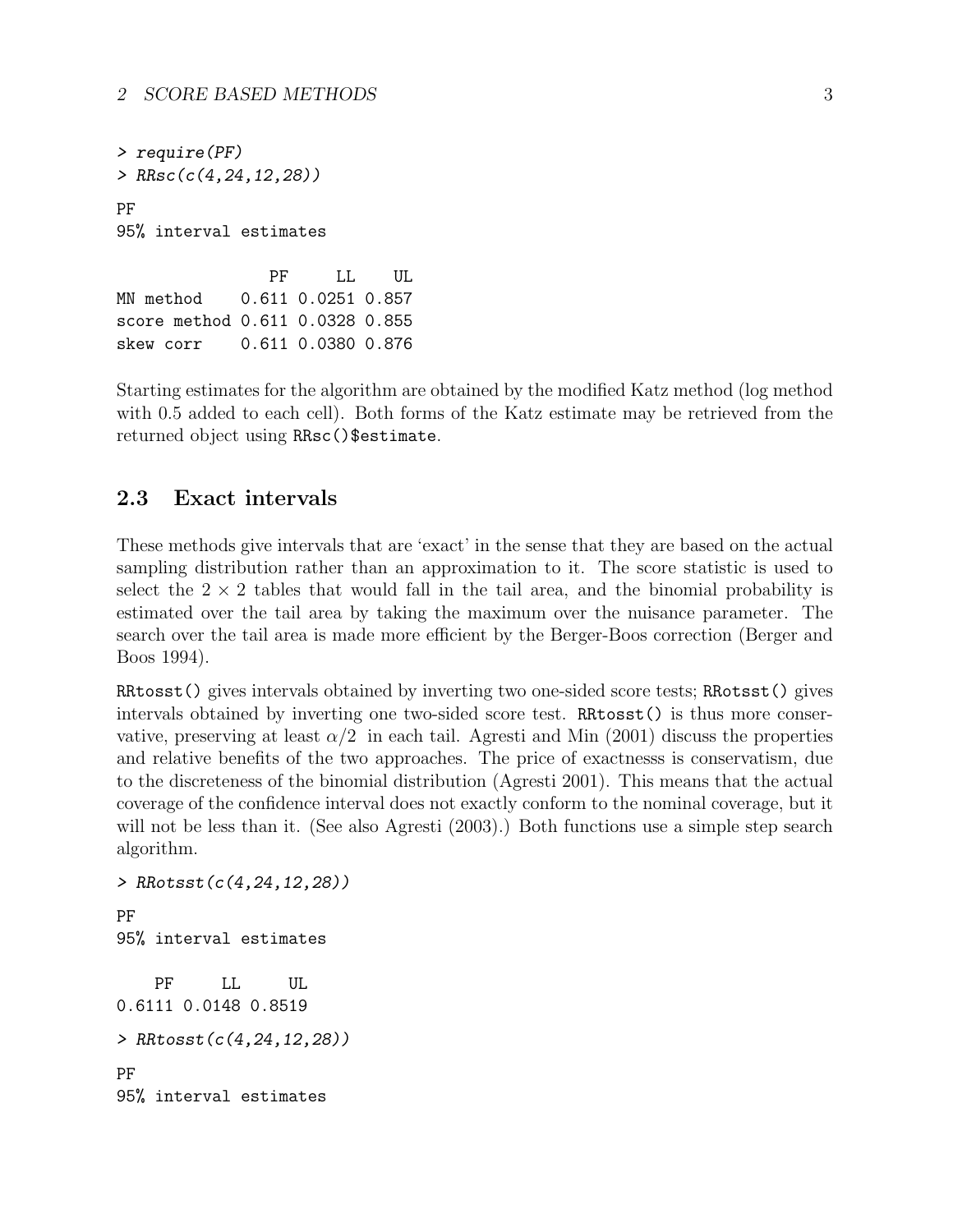PF LL UL 0.611 0.012 0.902

### 3 Stratified designs

Methods for estimating a common RR from stratified or clustered designs depend on homogeneity with respect to the common parameter.

### 3.1 Gart-Nam score method

Gart (1985) and Gart and Nam (1988) derived a score statistic for a common estimate of RR from designs with multiple independent strata, and they showed that it is identical to one proposed by Radhakrishnan (1965) from a different perspective.

RRstr() provides confidence intervals and a homogeneity test based on Gart's statistic.

Data may be input two ways, either using a formula and data frame, or as a matrix.

```
> RRstr(cbind(y,n) \tilde{ } tx + cluster(clus), Table6, pf = F)
[1] "ok"
[1] "end"
Test of homogeneity across clusters
stat 0.954
df 3
p 0.812
RR
95% interval estimates
           RR LL UL
starting 2.66 1.37 5.18
mle 2.65 1.39 5.03
skew corr 2.65 1.31 5.08
> # Data matrix input:
> # RRstr(Y = table6, pf = F)
```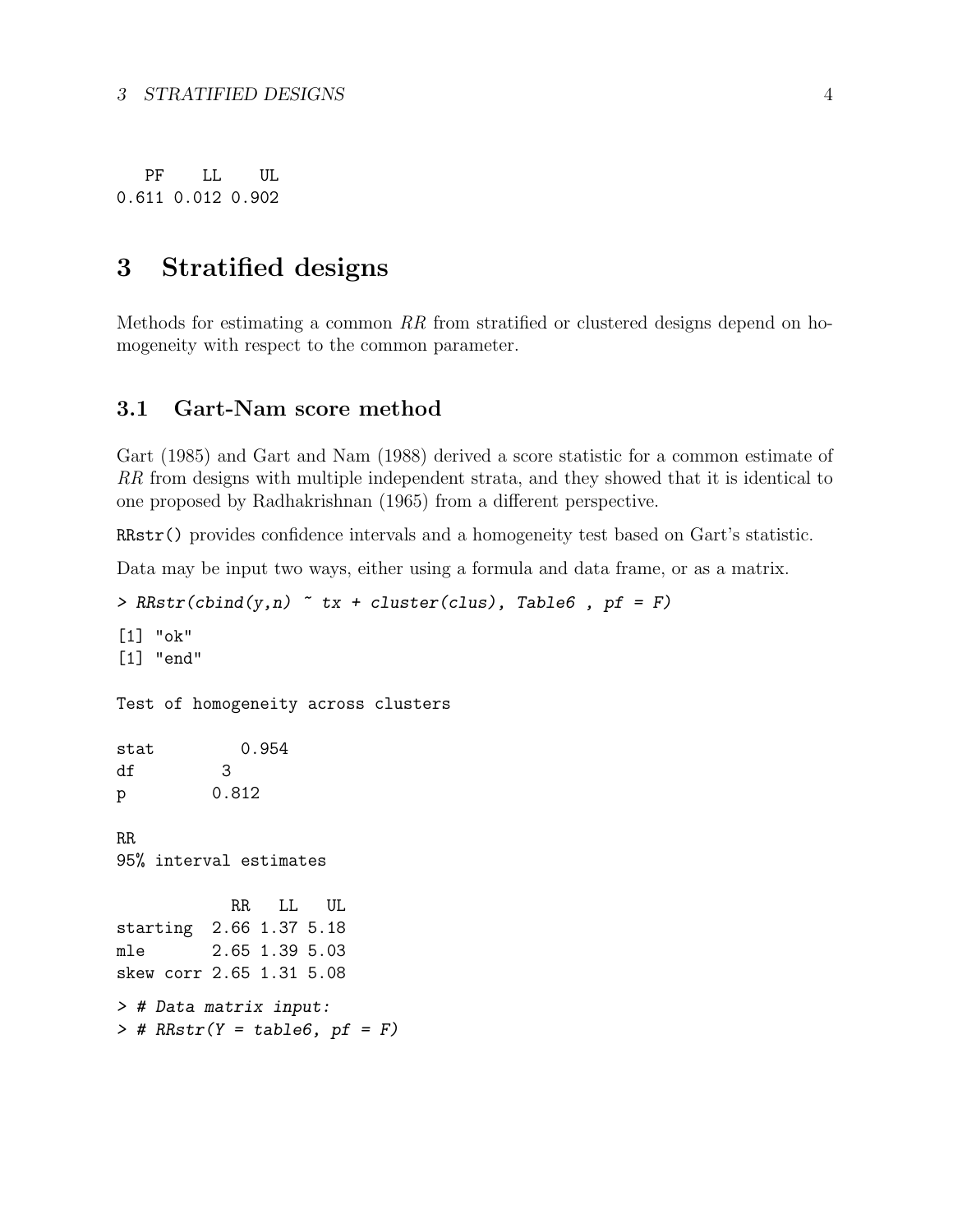#### 3.2 Mantel-Haenszel estimator

A widely-used heuristic method for sparse frequency tables is the weighted average approach of Mantel and Haenszel  $(1959)^{1}$  MH interval estimates are based on the asymptotic normality of the log of the risk ratio. RRmh() utilizes the variance estimator given by Greenland and Robins (1985) for sparse strata. The resulting asymptotic estimator is consistent for both the case of sparse strata where the number of strata is assumed increasing, and the case of limited number of strata where the stratum size is assumed increasing. In the latter case, however, it is less efficient than maximum likelihood (Agresti and Hartzel 2000; Greenland and Robins 1985). Additional discussion may be found in Lachin (2000, Section 4.3.1), Landis et al. (2005), and Somes and O'Brien (2006). <sup>2</sup>

```
> RRmh(cbind(y, n) "tx + cluster(clust), Table 6, pf = F)[1] "ok"
[1] "end"
RR
95% interval estimates
  RR LL UL
2.67 1.37 5.23
> # Data matrix input:
> # RRmh(Y = table6, pf = F)
```
### 3.3 Examples

For a fuller set of examples, see the vignette Examples for Stratified Designs.

### 4 Model based intervals

### 4.1 Logistic regression estimates

Intervals may be estimated from logistic regression models with RRor(). It takes the fit of a glm() object and estimates the intervals by the delta method.

<sup>&</sup>lt;sup>1</sup>Kuritz et al. (1988) review the Mantel-Haenzel approach and point out its relationship to a method proposed by Cochran (1954), which was the basis of Rhadakrishnan's method (Radhakrishnan 1965), alluded to in section 3.1.

<sup>2</sup>SAS Proc FREQ provides MH interval estimates of RR. The other estimator calculated by Proc FREQ, which it calls "logit," is actually a weighted least squares estimator (Lachin 2000) that has a demonstrable and severe bias for sparse data (Greenland and Robins 1985). It should be avoided.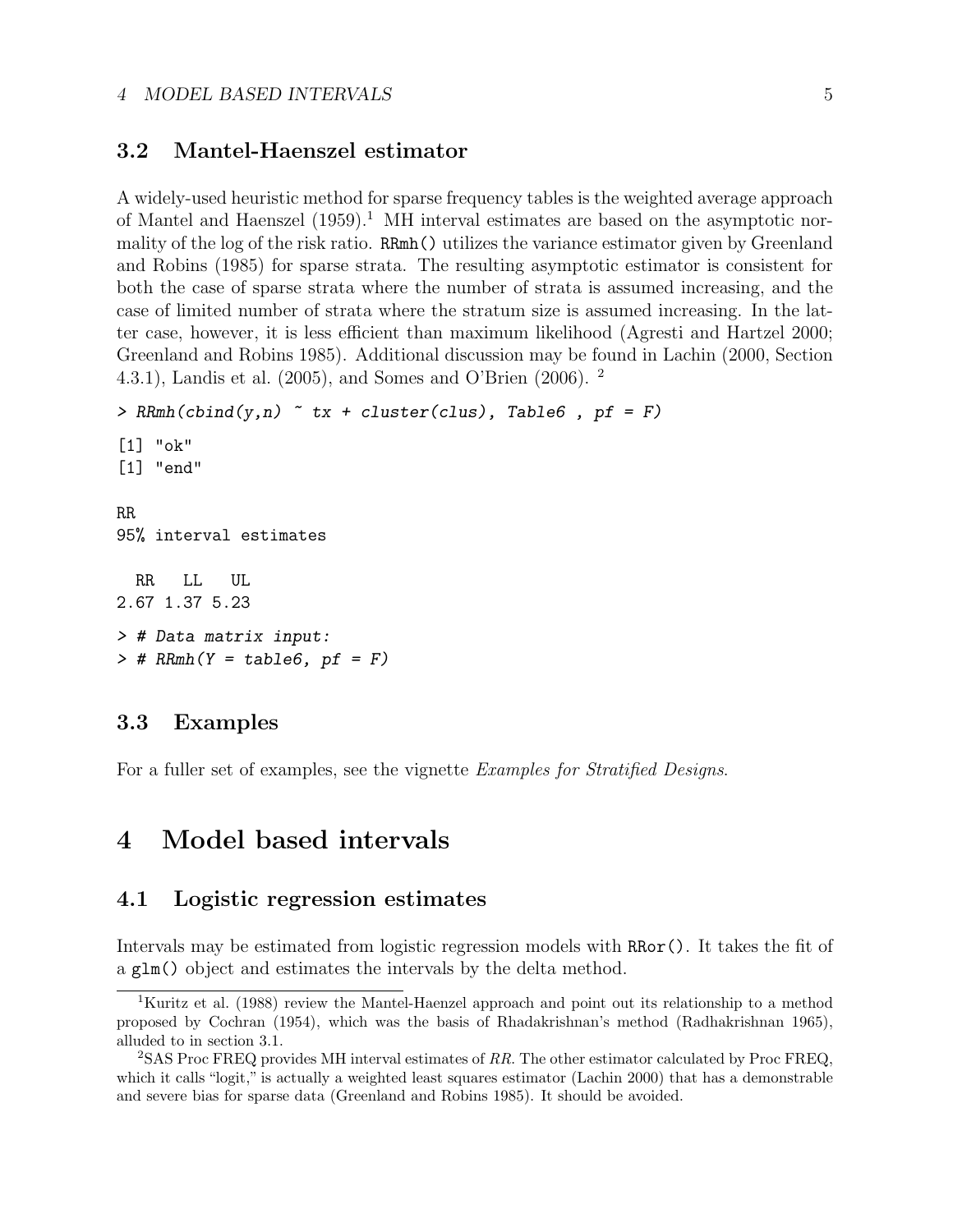4 MODEL BASED INTERVALS 6

> bird.fit <-  $glm(cbind(y, n-y)$   $\tilde{r}$  tx - 1, binomial, bird) > RRor(bird.fit) 95% t intervals on 4 df PF PF LL UL 0.5000 -0.0406 0.7598 mu.hat LL UL txcon 0.733 0.896 0.466 txvac 0.367 0.624 0.168

### 4.2 Estimating the dispersion parameter

The binomial GLM weights are

$$
\frac{\hat{\pi}(1-\hat{\pi})}{a(\hat{\varphi})/n}
$$

where  $a(\hat{\varphi})$  is a function of the dispersion parameter.

#### 4.2.1 Dispersion parameter  $\varphi$

A simple estimator of the dispersion parameter,  $\varphi$ , may be estimated by the method of moments (Wedderburn 1974). It is given by  $\text{phi}(t)$ . This form of the dispersion parameter has  $a(\varphi) = \varphi$ , and  $\varphi$  is estimated by  $X^2/df$ , the Pearson statistic divided by the degrees of freedom.

Note that  $\varphi$  is the same estimator as may be obtained by the quasibinomial family in  $glm()$  which is, in fact, what is used by  $phiWt()$  to reweight the original fit:

```
> phiWt(bird.fit, fit.only = F)$phi
     all
2.471592
> summary(update(bird.fit, family = quasibinomial))$disp
[1] 2.471592
```
phiWt() makes it easy to estimate PF intervals with a single command.

```
> # model weighted by phi hat
> RRor(phiWt(bird.fit))
```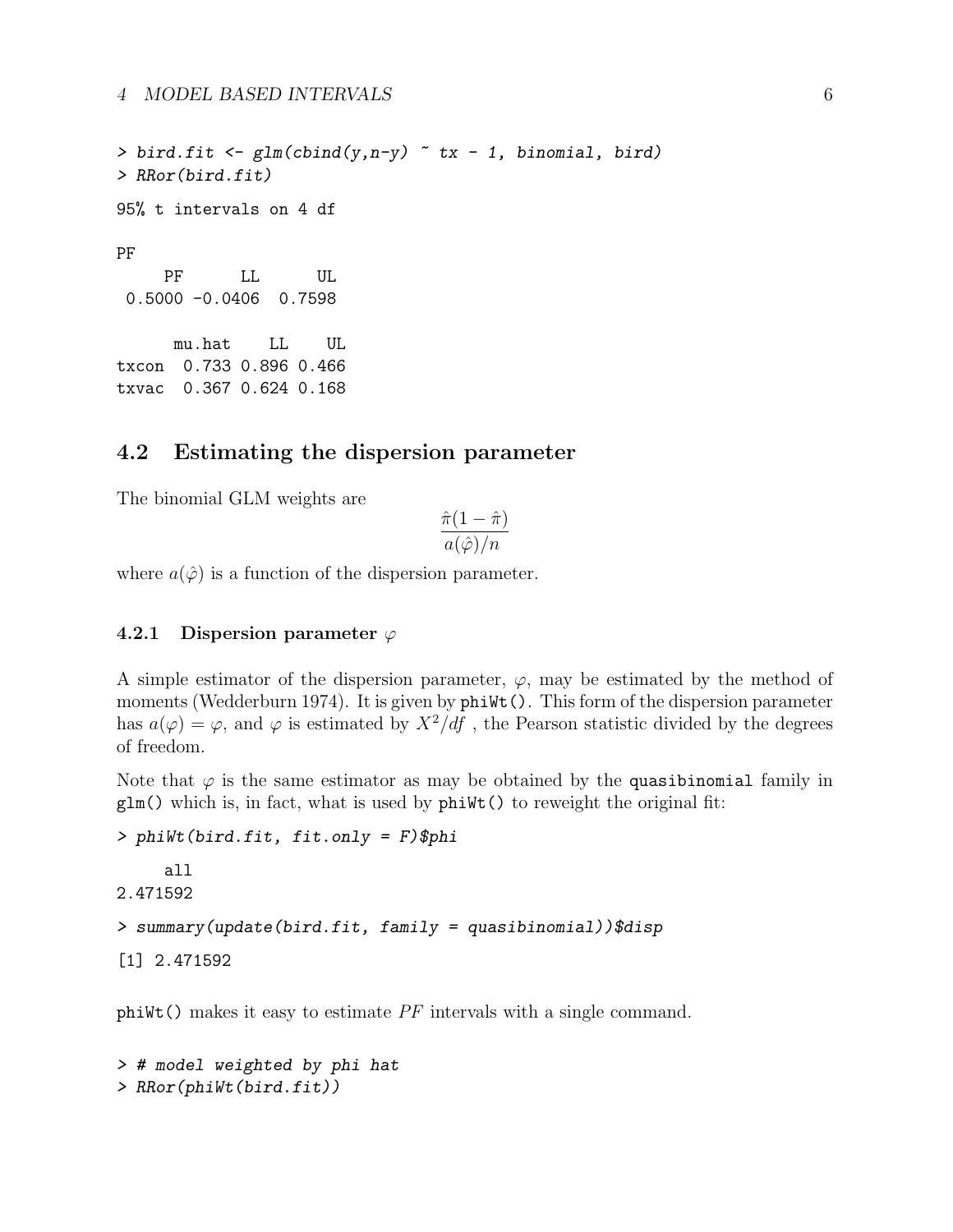95% t intervals on 4 df PF PF LL UL 0.500 -0.583 0.842 mu.hat LL UL txcon 0.733 0.943 0.3121 txvac 0.367 0.752 0.0997

It also allows different estimates of  $\hat{\varphi}$  for specified subsets of the data.

> # model with separate phi for vaccinates and controls > RRor(phiWt(bird.fit, subset.factor = bird\$tx)) 95% t intervals on 4 df PF PF LL UL 0.500 -0.645 0.848 mu.hat LL UL txcon 0.733 0.938 0.3330 txvac 0.367 0.767 0.0925

If you want to subtract a degree of freedom for each additional parameter, you can do that by entering the degrees of freedom as an argument to RRor().

> # subtract 2 degrees of freedom > RRor(phiWt(bird.fit, subset.factor = bird\$tx), degf = 2) 95% t intervals on 2 df PF PF LL UL 0.500 -2.164 0.921 mu.hat LL UL txcon 0.733 0.975 0.1635 txvac 0.367 0.895 0.0377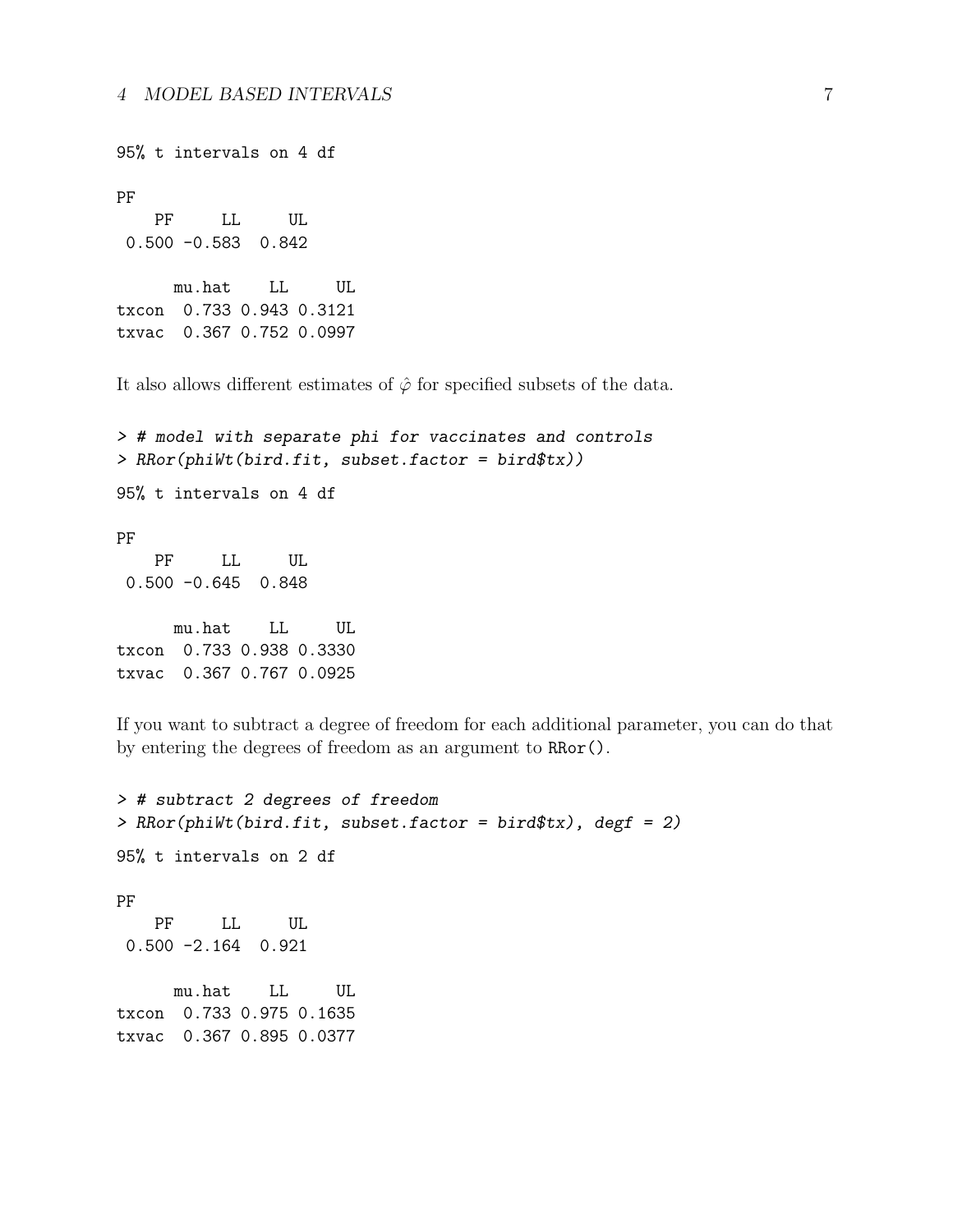#### 4.2.2 Dispersion parameter  $\tau$

When overdispersion is due to intra-cluster correlation, it may make sense to estimate the dispersion as a function of the intra-cluster correlation parameter  $\tau$ . In other words,  $a(\varphi_{ij}) = 1 + \tau_j (n_{ij} - 1)$ . tauWt() does this using the Williams procedure (Williams 1982).

```
> # model weighted using tau hat
> RRor(tauWt(bird.fit, subset.factor = bird$tx))
95% t intervals on 4 df
PF
   PF LL UL
0.500 -0.645 0.848
     mu.hat LL UL
txcon 0.733 0.938 0.3330
txvac 0.367 0.767 0.0925
```
In this example the tauWt() estimates are the same as the phiWt() estimates. That is because the cluster sizes are all the same. Let's see what happens if we modify the bird data set. The birdm data set has the same cluster fractions but differing cluster sizes.

```
> # different cluster sizes, same cluster fractions
> birdm.fit <- glm(cbind(y, n-y) \sim tx - 1, binomial, birdm)
> RRor(tauWt(birdm.fit, subset.factor = birdm$tx))
95% t intervals on 4 df
PF
   PF LL UL
0.490 -0.605 0.838
     mu.hat LL UL
txcon 0.737 0.942 0.328
txvac 0.376 0.764 0.101
```
Note that increasing cluster size can make things worse when there is intra-cluster correlation.

Now let's compare the weights from  $\text{phi}(t)$  and  $\text{tauWt}(t)$  with unequal cluster sizes. In the output below, w represents  $1/a(\hat{\varphi})$  and nw is  $n/a(\hat{\varphi})$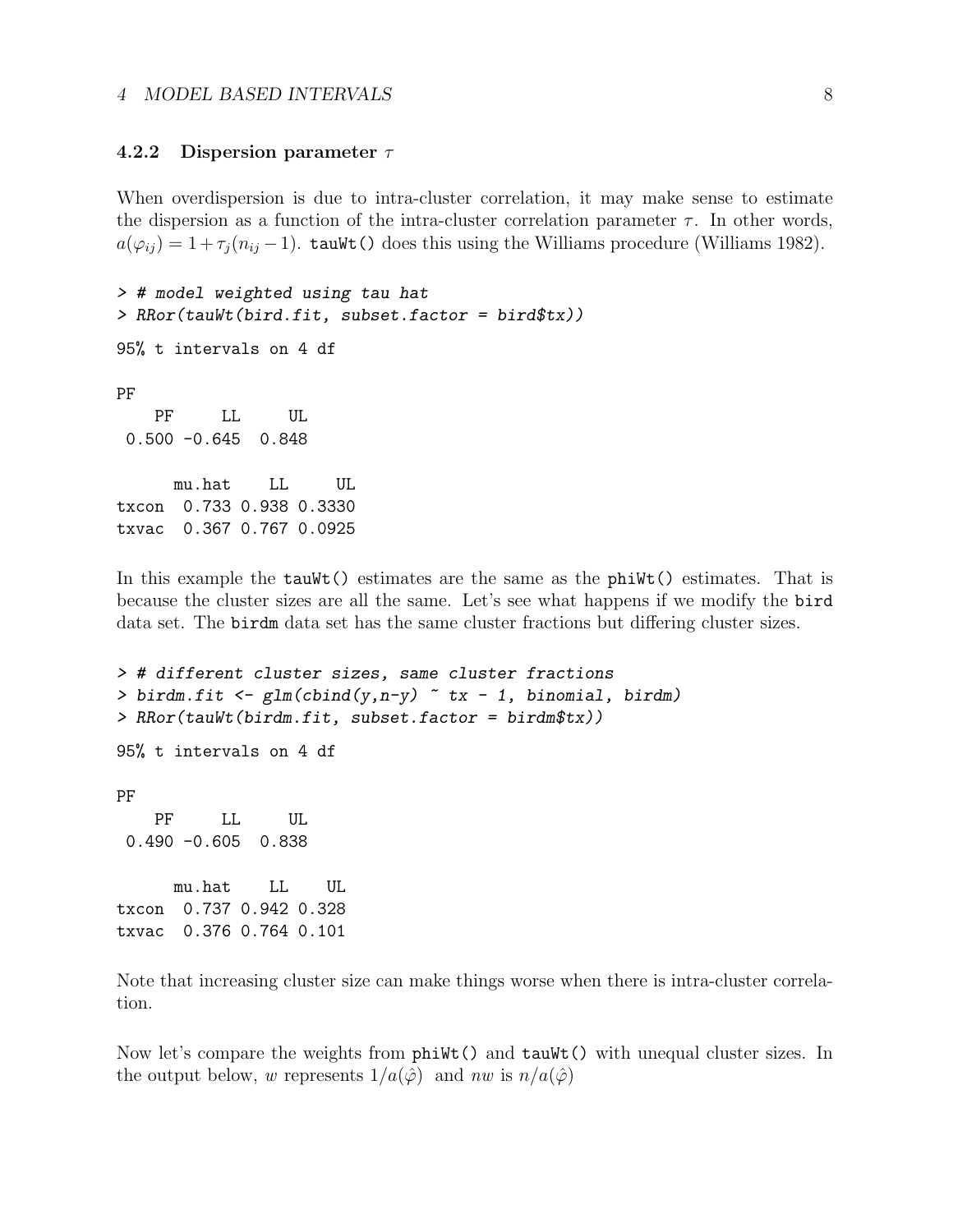```
> # Compare phi and tau weights
> #
> phi.wts <-phiWt(birdm.fit,fit.only = F, subset.factor = birdm$tx)$weights
> tau.wts <- tauWt(birdm.fit,fit.only = F, subset.factor = birdm$tx)$weights
> w <- cbind(w.phi=phi.wts,w.tau=tau.wts,nw.phi=phi.wts*birdm$n,
+ nw.tau=tau.wts*birdm$n)
> print(cbind(birdm[,c(3,1,2)],round(w, 2)), row.name = F)tx y n w.phi w.tau nw.phi nw.tau
vac 1 10 0.32 0.35 3.20 3.55
vac 8 20 0.32 0.21 6.40 4.13
vac 9 15 0.32 0.26 4.80 3.92
con 8 16 0.21 0.27 3.39 4.33
con 8 10 0.21 0.38 2.12 3.82
con 27 30 0.21 0.16 6.36 4.84
```
Look at the last two rows. Note that the  $nw$ , phi are directly proportional to n within treatment group, while the nw.tau are not. With intra-cluster correlation, increasing cluster size does not give a corresponding increase in information.

### 4.3 Rao-Scott weights

Rao and Scott (1992) give a method of weighting clustered binomial observations based on the variance inflation due to clustering. They relate their approach to the concepts of design effect and effective sample size familiar in survey sampling, and they illustrate its use in a variety of contexts. rsbWt() implements it in the same manner as phiWt() and tauWt(). For more general use, the function rsb() just returns the design effect estimates and the weights.

```
> # model weighted with Rao-Scott weights
> RRor(rsbWt(birdm.fit, subset.factor = birdm$tx))
95% t intervals on 4 df
PF
   PF LL UL
0.479 -0.314 0.793
     mu.hat LL UL
txcon 0.768 0.960 0.311
txvac 0.400 0.717 0.149
```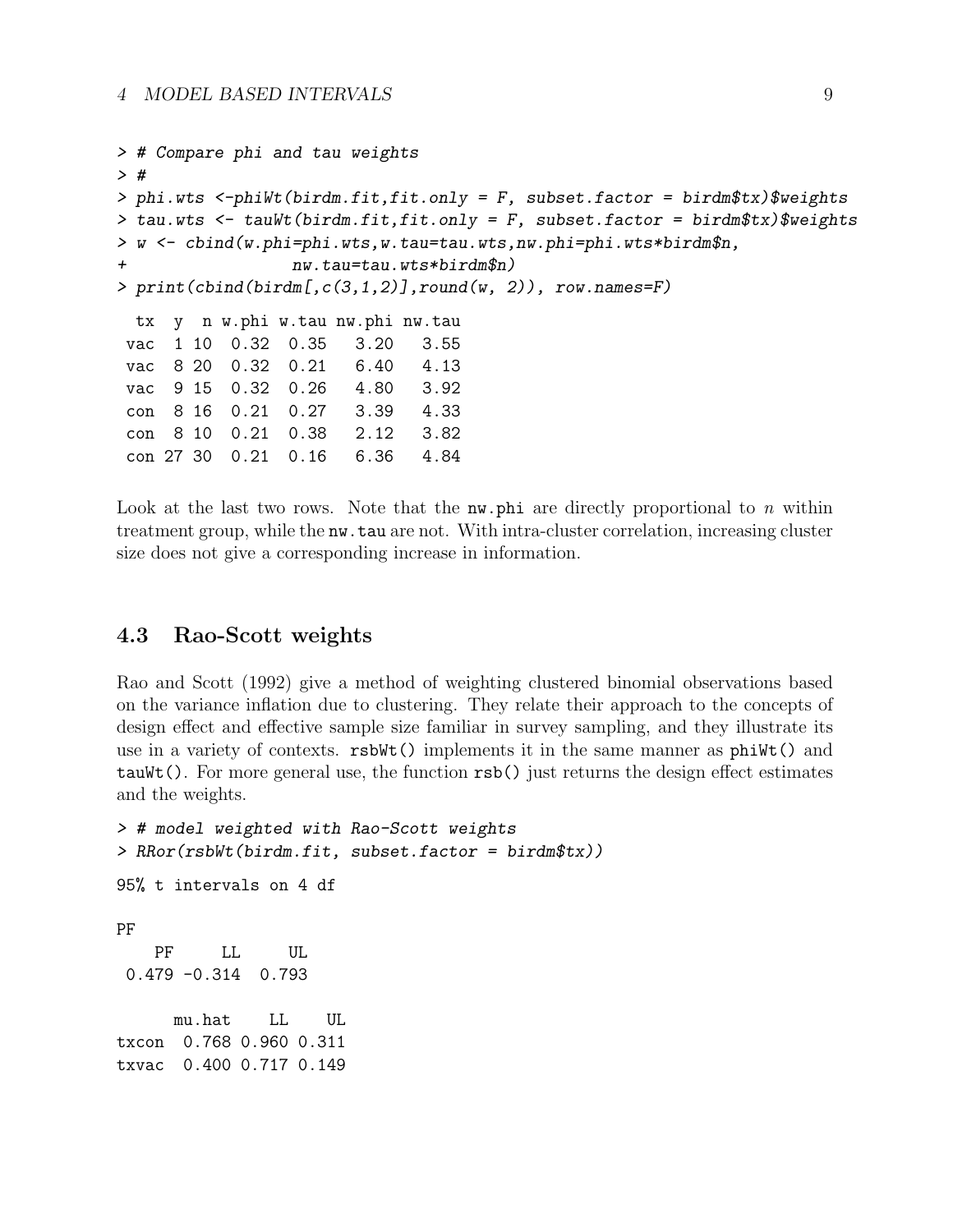> # just the design effect estimates > rsb(birdm\$y, birdm\$n, birdm\$tx)\$d con vac 5.137107 2.500000

### 5 Likelihood based intervals

The RRlsi() function estimates likelihood support intervals for  $RR$  by the profile likelihood (Royall 1997, Section 7.6).

Likelihood support intervals are usually formed based on the desired likelihood ratio,  $1/k$ , often  $1/8$  or  $1/32$ . Under some conditions the log likelihood ratio may follow the chisquare distribution. If so, then  $\alpha = 1 - F_{\chi^2}(2 \log(k), 1)$ . RRsc() will make the conversion from  $\alpha$  to k with the argument use. alpha = T.

> RRlsi(c(4,24,12,28)) 1/8 likelihood support interval for PF corresponds to 95.858% confidence (under certain assumptions) PF PF LL UL 0.6111 0.0168 0.8859  $> RRlsi(c(4, 24, 12, 28), use. alpha = T)$ 1/6.826 likelihood support interval for PF corresponds to 95% confidence (under certain assumptions) PF PF LL UL 0.6111 0.0495 0.8792

### 6 Incidence ratio

The incidence is the number of cases per subject-time. Its distribution is assumed Poisson. Under certain designs, the incidence ratio  $(IR)$  is used as a measure of treatment effect.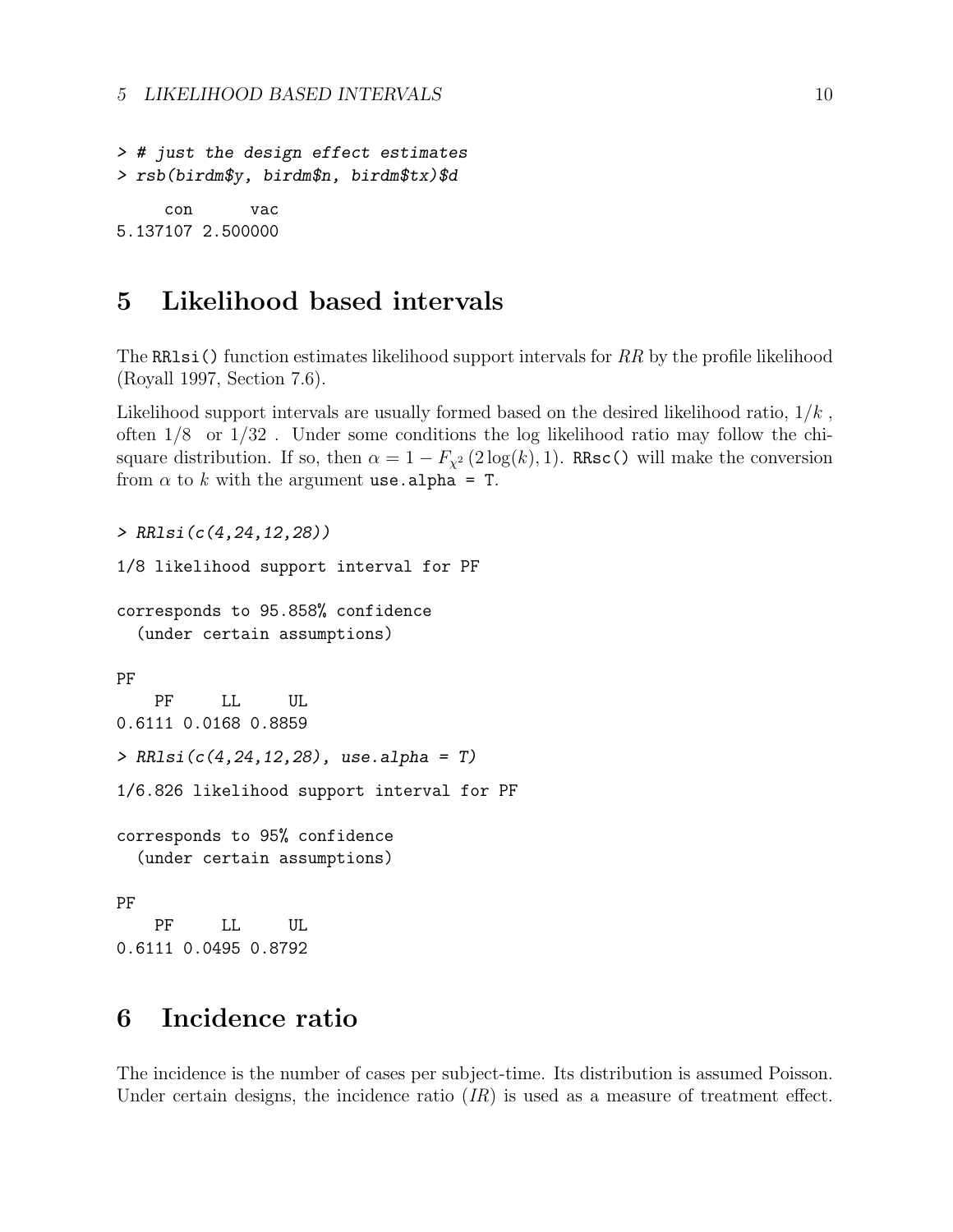Correspondingly,  $PF_{IR} = 1 - IR$  would be used as a measure of effect for an intervention that is preventive, such as vaccination. IR is also called incidence density ratio  $(ID, and ]$ that is the term used in the following functions.

### 6.1 Score method

IDRsc() estimates a confidence interval for the incidence density ratio using Siev's formula (Siev 1994, Appendix 1) based on the Poisson score statistic.<sup>3</sup>

$$
IDR = \widehat{IDR} \left\{ 1 + \left( \frac{1}{y_1} + \frac{1}{y_2} \right) \frac{z_{\alpha/2}^2}{2} \pm \frac{z_{\alpha/2}^2}{2y_1y_2} \sqrt{y \cdot (y \cdot z_{\alpha/2}^2 + 4y_1y_2)} \right\}
$$

> IDRsc(c(26,204,10,205), pf = F)

IDR 95% interval estimates

IDR LL UL 2.61 1.28 5.34

### 6.2 Likelihood method

A likelihood support interval for IDR may be estimated based on orthogonal factoring of the reparameterized likelihood. (Royall 1997, Section 7.2) IDRlsi() implements this method.

Likelihood support intervals are usually formed based on the desired likelihood ratio,  $1/k$ , often 1/8 or 1/32 . Under some conditions the log likelihood ratio may follow the chi square distribution. If so, then  $\alpha = 1 - F_{\chi^2}(2 \log(k), 1)$ . IDR1si() will make the conversion from  $\alpha$  tp k with the argument use. alpha = T.

> IDRlsi(c(26,204,10,205), pf = F)

1/8 likelihood support interval for IDR

corresponds to 95.858% confidence (under certain assumptions)

IDR

<sup>3</sup>This formula was published in a Japanese journal (Sato 1988) several years before Siev. See also Graham et al. (2003) and Siev (2004).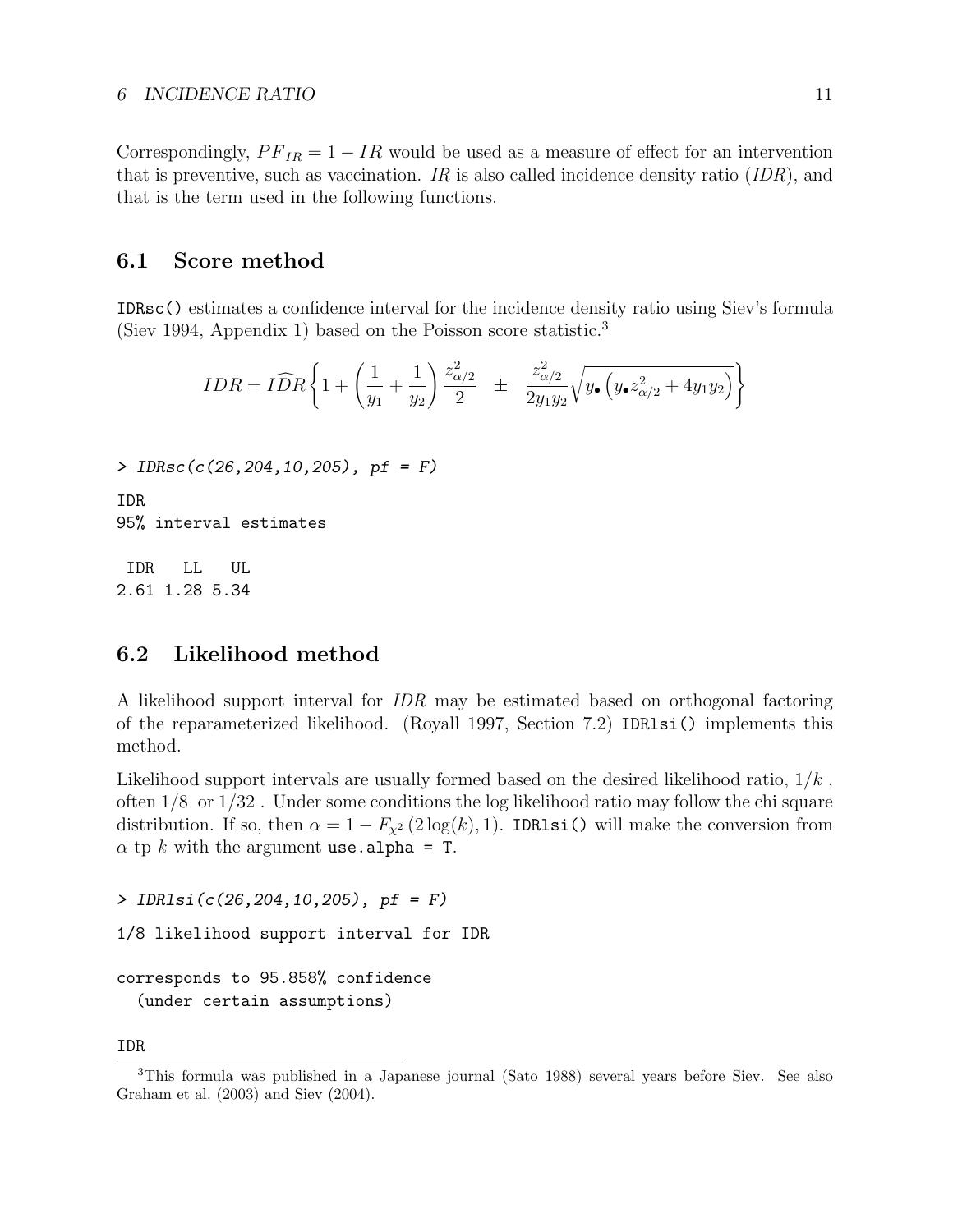```
IDR LL UL
2.61 1.26 5.88
> IDR1si(c(26, 204, 10, 205), pf = F, use.alpha = T)
1/6.826 likelihood support interval for IDR
corresponds to 95% confidence
  (under certain assumptions)
IDR
 IDR LL UL
2.61 1.30 5.69
```
### References

- Agresti, A. (2001), "Exact inference for categorical data: recent advances and continuing controversies," Statistics in Medicine, 20, 2709–2722.
- (2003), "Dealing with discreteness: making 'exact' confidence intervals for proportions, differences of proportions, and odds ratios more exact," Statistical Methods in Medical Research, 12, 3–21.
- Agresti, A. and Hartzel, J. (2000), "Strategies for comparing treatments on a binary response with multi-centre data," Statistics in Medicine, 19, 1115–1139.
- Agresti, A. and Min, Y. (2001), "On small-sample confidence intervals for parameters in discrete distributions," Biometrics, 57, 963–971.
- Berger, R. L. and Boos, D. D. (1994), "P values maximized over a confidence set for the nuisance parameter," Journal of the American Statistical Association, 89, 214–220.
- Cochran, W. G. (1954), "Some methods for strengthening the common chi-square tests," Biometrics, 10, 417–451.
- Gart, J. J. (1985), "Approximate tests and interval estimation of the common relative risk in the combination of  $2 \times 2$  tables," *Biometrika*, 72, 673–677.
- Gart, J. J. and Nam, J. (1988), "Approximate interval estimation of the ratio of binomial parameters: a review and corrections for skewness," Biometrics, 44, 323–338.
- Graham, P. L., Mengersen, K., and Morton, A. P. (2003), "Confidence limits for the ratio of two rates based on likelihood scores: non-iterative method," Statistics in Medicine, 22, 2071–2083.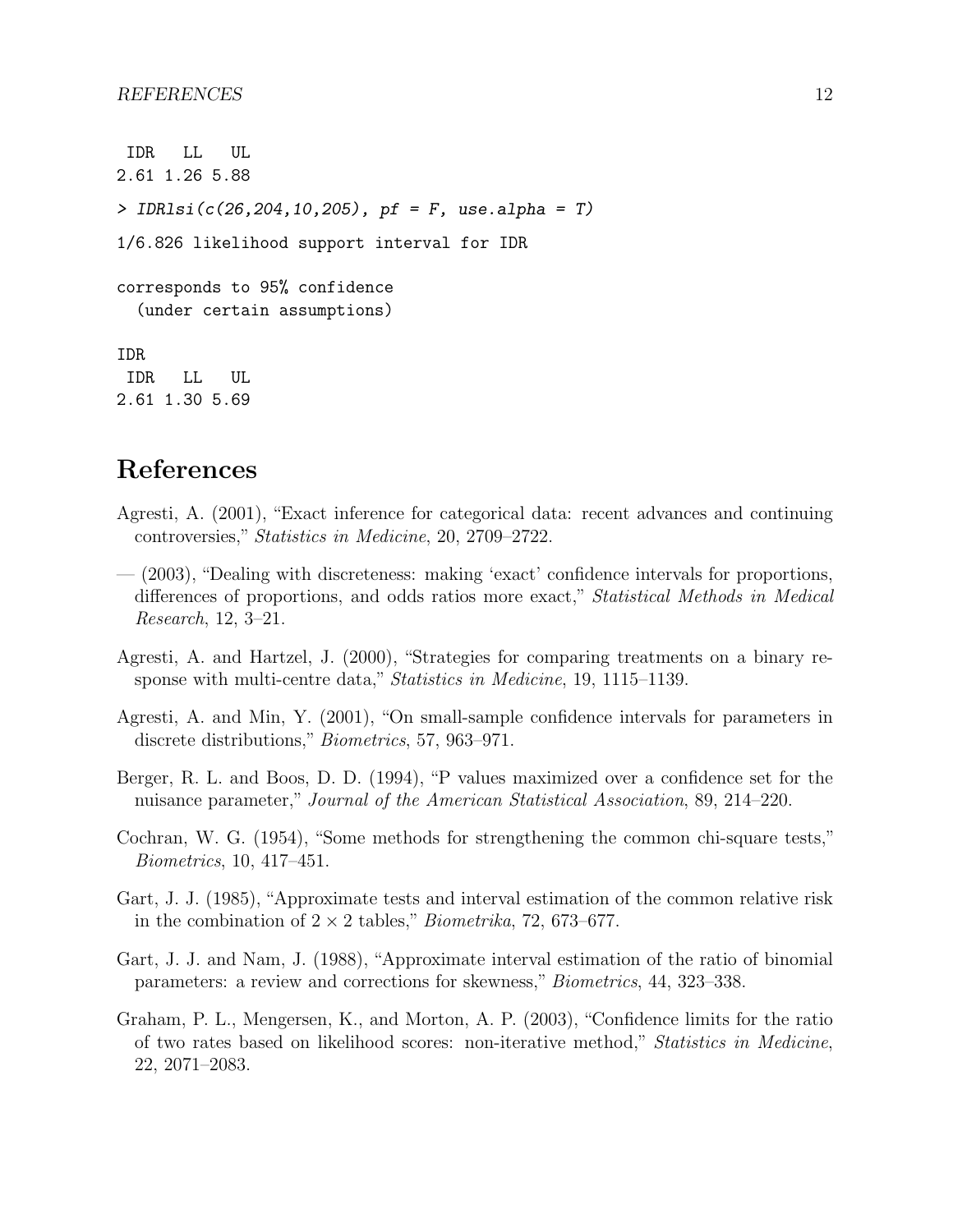- Greenland, S. and Robins, J. M. (1985), "Estimation of a common effect parameter from sparse follow-up data," Biometrics, 41, 55–68, errata, 45:1323–1324.
- Koopman, P. A. R. (1984), "Confidence intervals for the ratio of two binomial proportions," Biometrics, 40, 513–517.
- Kuritz, S. J., Landis, J. R., and Koch, G. G. (1988), "A general overview of Mantel-Haenszel methods: applications and recent developments," Annual Review of Public Health, 9, 123–160.
- Lachin, J. M. (2000), *Biostatistical Methods: The Assessment of Relative Risks*, New York: Wiley.
- Landis, J. R., Sharp, T. J., Kuritz, S. J., and Koch, G. G. (2005), "Mantel-Haenszel methods," in *Encyclopedia of Biostatistics*, eds. Armitage, P. and Colton, T., Chichester: Wiley, vol. 4, 2nd ed., pp. 2937–2950.
- Mantel, N. and Haenszel, W. (1959), "Statistical aspects of the analysis of data from retrospective studies of disease," Journal of the National Cancer Institute, 22, 719–748.
- Miettinen, O. and Nurminen, M. (1985), "Comparative analysis of two rates," Statistics in Medicine, 4, 213–226.
- Radhakrishnan, S. (1965), "Combination of results from several  $2 \times 2$  contingency tables," Biometrics, 21, 86–98.
- Ralston, M. L. and Jennrich, R. I. (1978), "DUD, A derivative-free algorithm for nonlinear least squares," Technometrics, 20, 7–14.
- Rao, J. N. K. and Scott, A. J. (1992), "A simple method for the analysis of clustered binary data," Biometrics, 48, 577–585.
- Royall, R. (1997), Statistical Evidence: A Likelihood Paradigm, Boca Raton: Chapman and Hall.
- Sato, T. (1988), "Confidence intervals for effect parameters from cohort studies based on efficient scores," Japanese Journal of Applied Statistics, 17, 43–54, in Japanese.
- Siev, D. (1994), "Estimating vaccine efficacy in prospective studies," Preventive Veterinary Medicine, 20, 279–296.
- (2004), "Letter to the editor: Confidence limits for the ratio of two rates based on likelihood scores, non-iterative method," Statistics in Medicine, 23, 693, (Note – Typographical error in formula: replace the two final minus signs with subscript dots).
- Somes, G. W. and O'Brien, K. F. (2006), "Mantel-Haenszel statistics," in Encyclopedia of Statistical Sciences, eds. Kotz, S., Balakrishnan, N., Read, C. B., and Vidakovic, B., Hoboken: Wiley, vol. 7, 2nd ed., pp. 4483–4486.